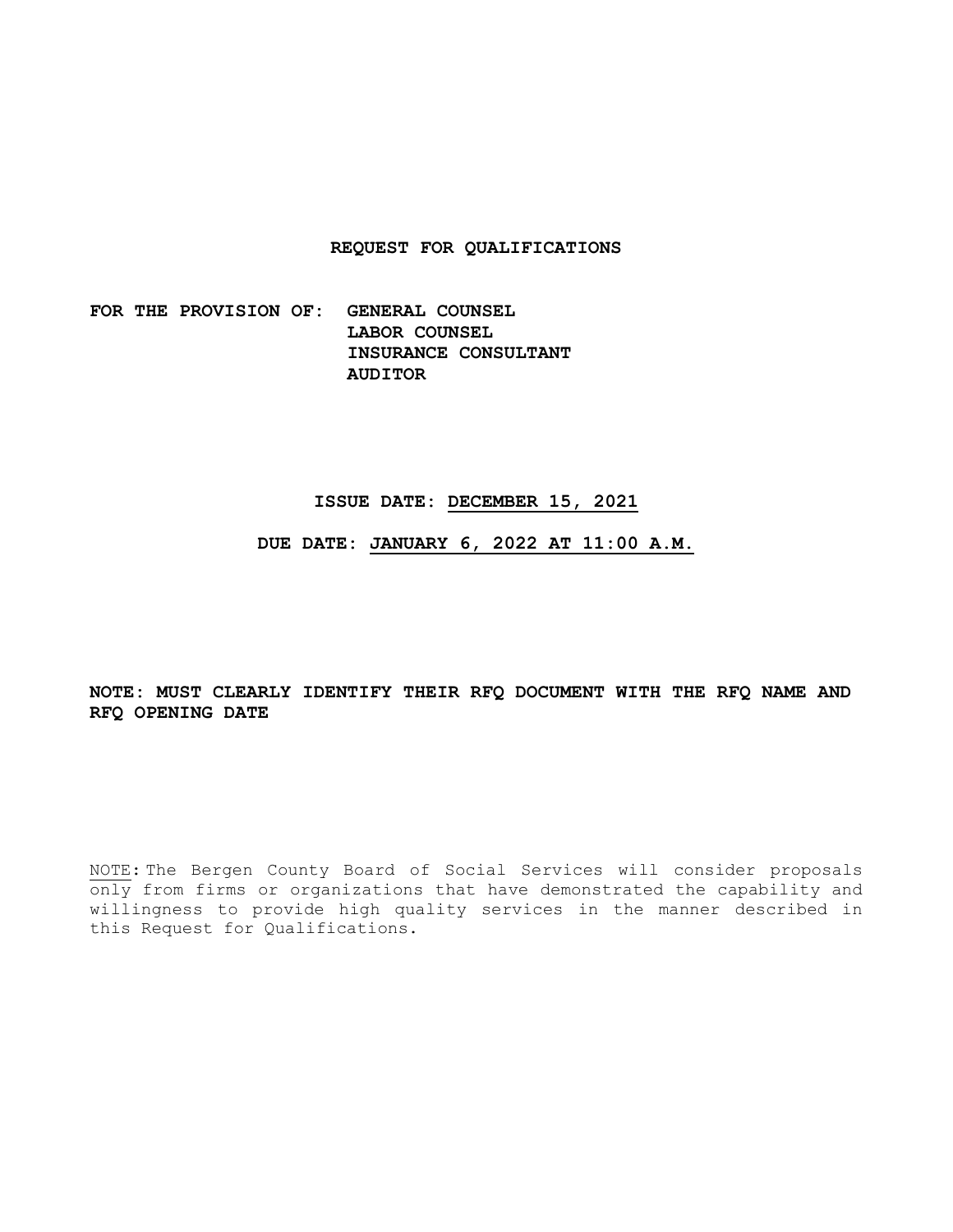#### **GLOSSARY**

 The following definitions shall apply to and are used in this Request for Qualifications:

"Board" - refers to the Bergen County Board of Social Services.

 "Qualification Statement" – refers to the complete responses to this RFQ submitted by the Respondents.

 "Qualified Respondent" – refers to those Respondents who (in the sole judgment of the Board) have satisfied the qualification criteria set forth in this RFQ.

 "RFQ" – refers to this Request for Qualifications, including any amendments thereof or supplements thereto.

 "Respondent" or "Respondents" – refers to the interested firm(s) that submit a Qualification Statement.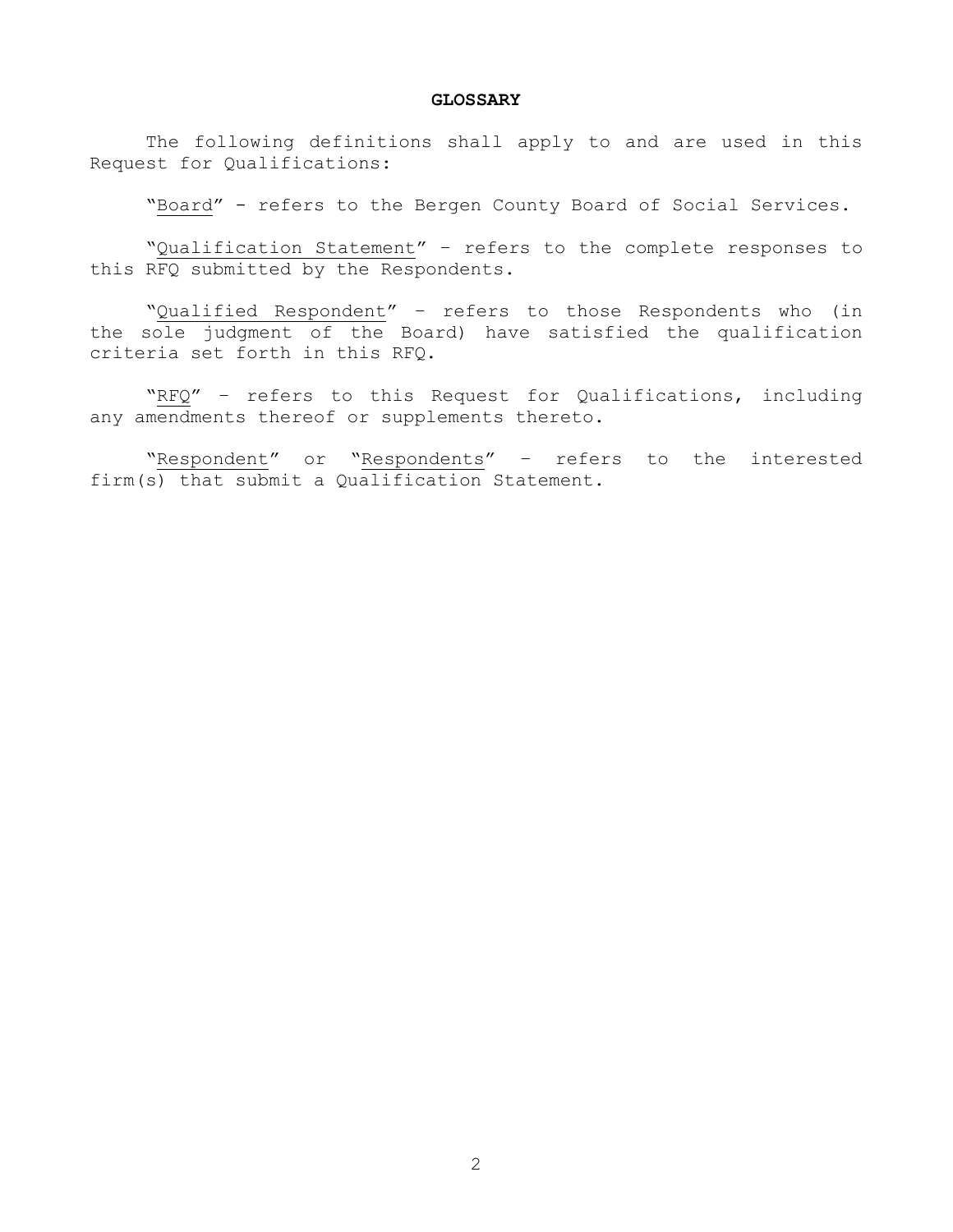## **1.1 Procurement Process and Schedule.**

The Bergen County Board of Social Services has structured a procurement process that seeks to obtain the desired results described above, while establishing a competitive process to assure that each firm is provided an equal opportunity to submit a Qualification Statement. Responses to the RFQ will be evaluated in accordance with the criteria set forth in later section(s) of this RFQ, which will be applied in the same manner to each Qualification Statement received. The selection of Qualified Respondents is not subject to the provisions of the Local Public Contracts Law (N.J.S.A. 40A:11-1 et seq). The selection is, however, subject to the New Jersey Local Unit Pay-to-Play Law (N.J.S.A. 19:44A-20.4 et seq).

Qualification Statements will be reviewed and evaluated by the Bergen County Board of Social Services with assistance from its financial and legal advisors; under no circumstances will a party reviewing or evaluating a qualification statement do so if their involvement would present conflict of interest as that term defined in New Jersey's Local Government Ethics Law, N.J.S.A. 40A:9-22.1 et seq. The Qualification Statements will be reviewed to determine if the Respondent has met the minimum professional, administrative and financial criteria described in this RFQ. Based upon the totality of the information contained in the Qualification Statement, including information about the reputation and experience of each Respondent, the Bergen County Board of Social Services will (in its sole judgment) determine which Respondents are qualified (to perform the contemplated services). Each Respondent that meets the requirements of the RFQ (in the sole judgment of the Board) will be designated as a Qualified Respondent and will be given the opportunity to submit a detailed Proposal in response to subsequent RFQ's issued by the Bergen County Board of Social Services.

The RFQ process commences with the issuance of this RFQ. The steps involved in the process and the anticipated completion dates are set forth in Table 1, Procurement Schedule. The Bergen County Board of Social Services reserves the right to, among other things, amend, modify, alter or cancel the Procurement Schedule upon notice to all potential Respondents.

All communications concerning this RFQ or the RFQ process shall be directed, in writing, to the Board's Designated Contact Person s set forth herein.

Subsequent to issuance of this RFQ, the Bergen County Board of Social Services may modify, supplement, amend or cancel the provisions of this RFQ in order to respond to inquiries received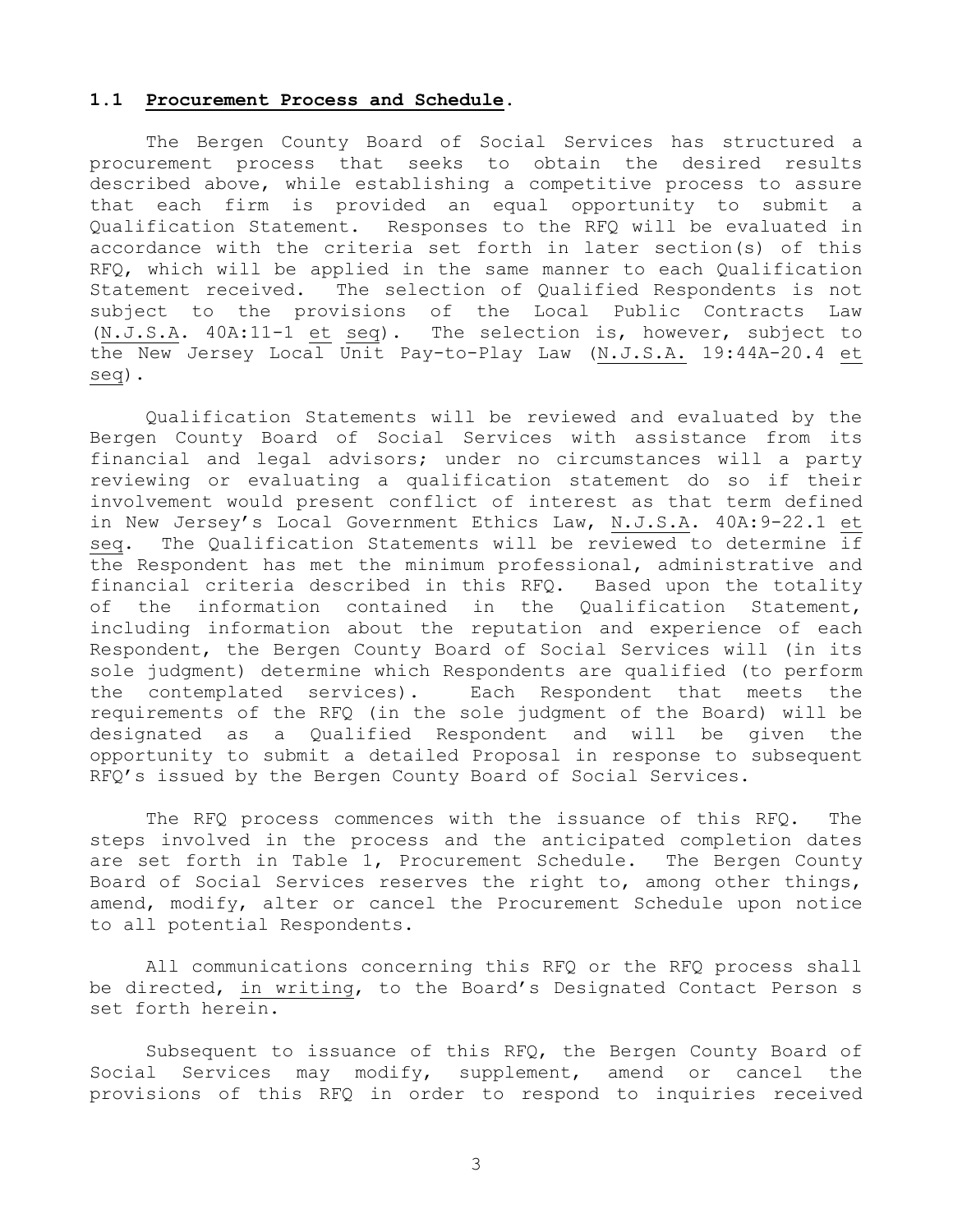from prospective Respondents or as otherwise deemed necessary or appropriate by and in the sole judgment of the Board.

# **TABLE 1 ANTICIPATED PROCUREMENT SCHEDULE**

|       | <b>ACTIVITY</b>                                         | <b>DATE</b>                      |
|-------|---------------------------------------------------------|----------------------------------|
| 1.    | Issuance of Request for Qualifications<br>and or Quotes | December 15, 2021                |
| $2$ . | Receipt of Qualification Statements/Quotes              | January 6, 2022<br>At 11:00 a.m. |
| 3.    | Opening of Submissions                                  | January 6, 2022<br>At 2:00 p.m.  |
|       | 4. Board Review                                         | January 11, 2022                 |
| 5.    | Designation of Qualified Respondents                    | January 11, 2022                 |

## **Section 1.2 Conditions Applicable to RFQ.**

Upon submission of a Qualification Statement in response to this RFQ, the Respondent acknowledges and consents to the following conditions relative to the submission and review and consideration of its Qualification Statement.

- This document is an RFQ and does not constitute a Request for Proposals ("RFP").
- This RFQ does not commit the Bergen County Board of Social Services to issue an RFP or to award a contract for the services contemplated by this RFQ.
- The Board reserves the right (in its sole judgment) to reject for any reason any and all responses and components thereof and to eliminate any and all Respondents responding to this RFQ from further consideration for this procurement.
- The Board reserves the right (in its sole judgment) to seek additional information, waive requirements or reject any Respondent that submits incomplete responses to this RFQ.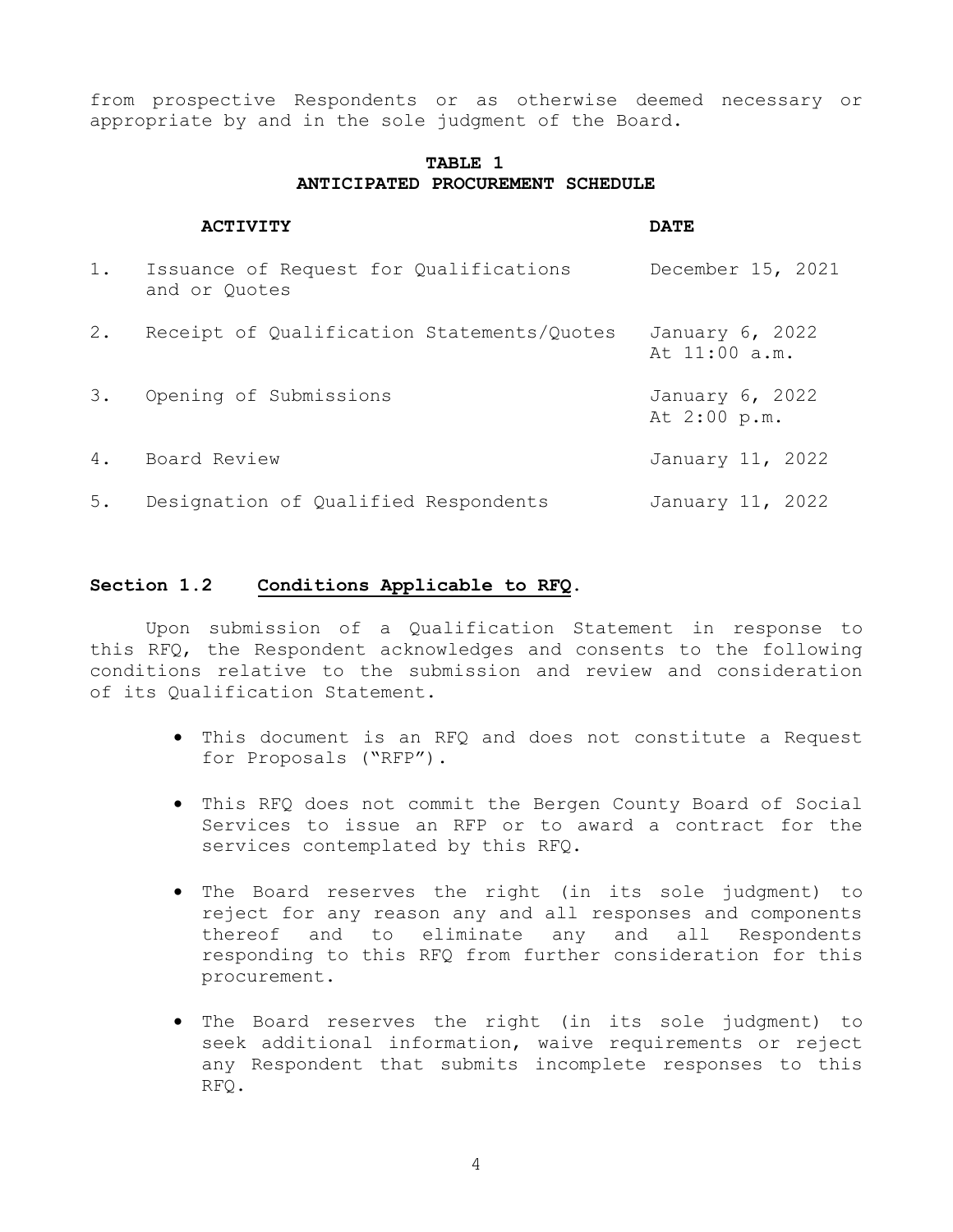- The Board reserves the right (in its sole judgment) to determine those Respondents that are qualified to perform the services contemplated by this RFQ.
- The Board reserves the right, without prior notice to supplement, amend, otherwise modify this RFQ, or otherwise request additional information.
- All Qualification Statements shall become the property of the Bergen County Board of Social Services and will not be returned.
- All Qualification Statements will be made available to the public at the appropriate time, as determined by the Bergen County Board of Social Services (in the exercise of its sole discretion and in accordance with law).
- Responses to this RFQ are the property of the Bergen County Board of Social Services and will be "public record". Responses that are labeled "confidential", or that contain information identified as "confidential", will not be acceptable for consideration to the Board.
- The Bergen County Board of Social Services may request Respondents to send representatives to the Bergen County Board of Social Services for interviews or via Teleconference.
- Any and all Qualification Statements not received on or before the time set forth herein for receipt may be rejected.
- Neither the Bergen County Board of Social Services, nor their respective staffs, consultants or advisors shall be liable for any claims or damages resulting from the solicitation or preparation of the Qualification Statement, nor will there be any reimbursement to Respondents for the cost of preparing and submitting a Qualification Statement or for participating in this procurement process.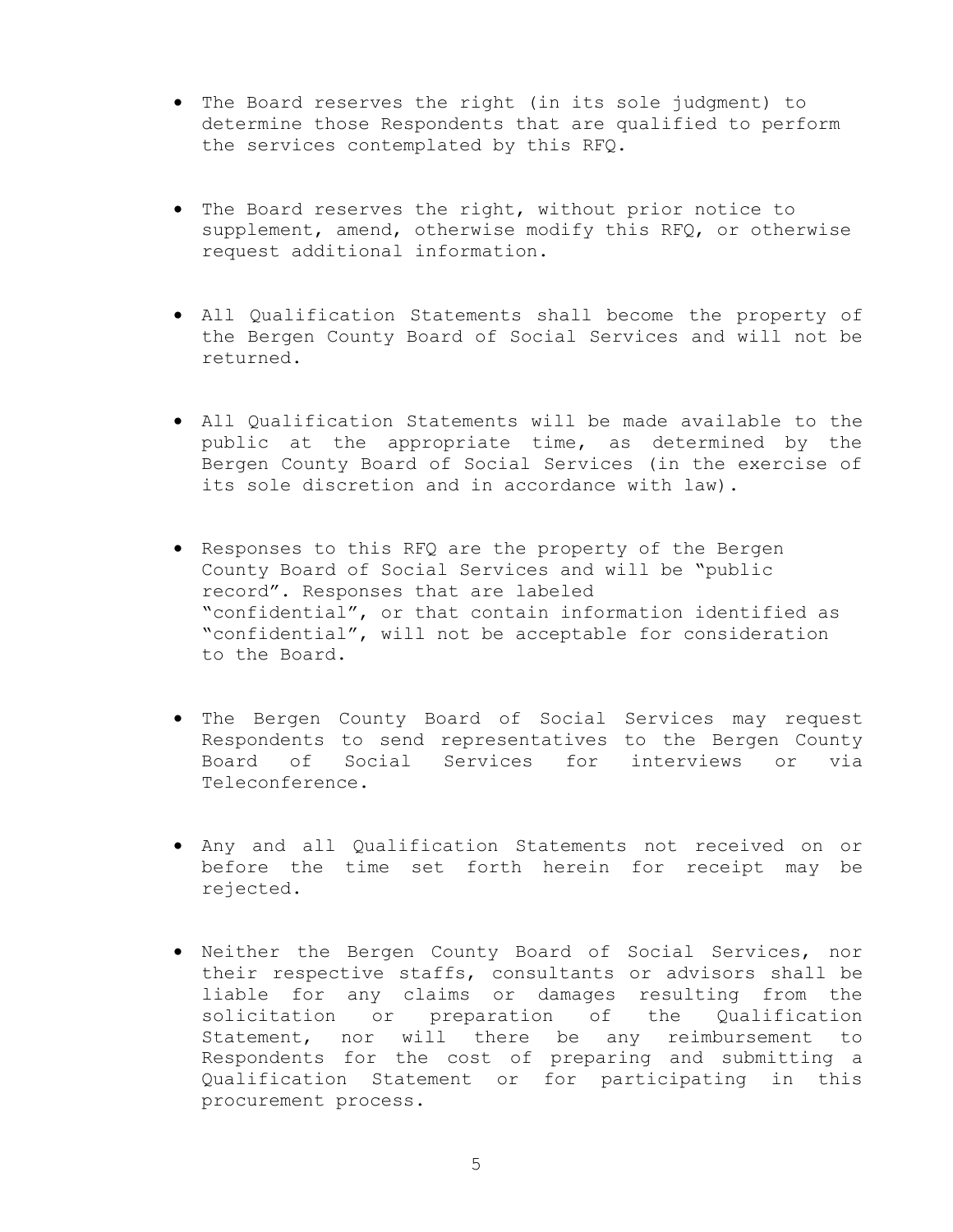## **1.3 Rights of Bergen County Board of Social Services.**

The Board reserves, holds and may exercise, at its sole discretion, the following rights and options with regard to this RFQ and the procurement process in accordance with the provisions of applicable law:

- To determine that any Qualification Statement received complies or fails to comply with the terms of this RFQ.
- To supplement, amend or otherwise modify the RFQ through issuance of addenda to all prospective Respondents who have received a copy of this RFQ.
- To waive any technical non-conformance with the terms of this RFQ.
- To change or alter the schedule for any events called for in this RFQ upon the issuance of notice to all prospective Respondents who have received a copy of this RFQ.
- To conduct investigations of any or all of the Respondents, as the Board deems necessary or convenient, to clarify the information provided as part of the Qualification Statement and to request additional information to support the information included in any Qualification Statement.
- To suspend or terminate the procurement process described in this RFQ at any time (in its sole discretion.) If terminated, the Board may determine to commence a new procurement process or exercise any other rights provided under applicable law without any obligation to the Respondents.
- Pursuant to P.L. 2012c c.25, State and local public contracts are not permitted with persons or entities engaging in certain investment activities in energy or finance sectors of Iran.

The Board shall be under no obligation to complete all or any portion of the procurement process described in this RFQ.

# **1.4 Addenda or Amendments to RFQ.**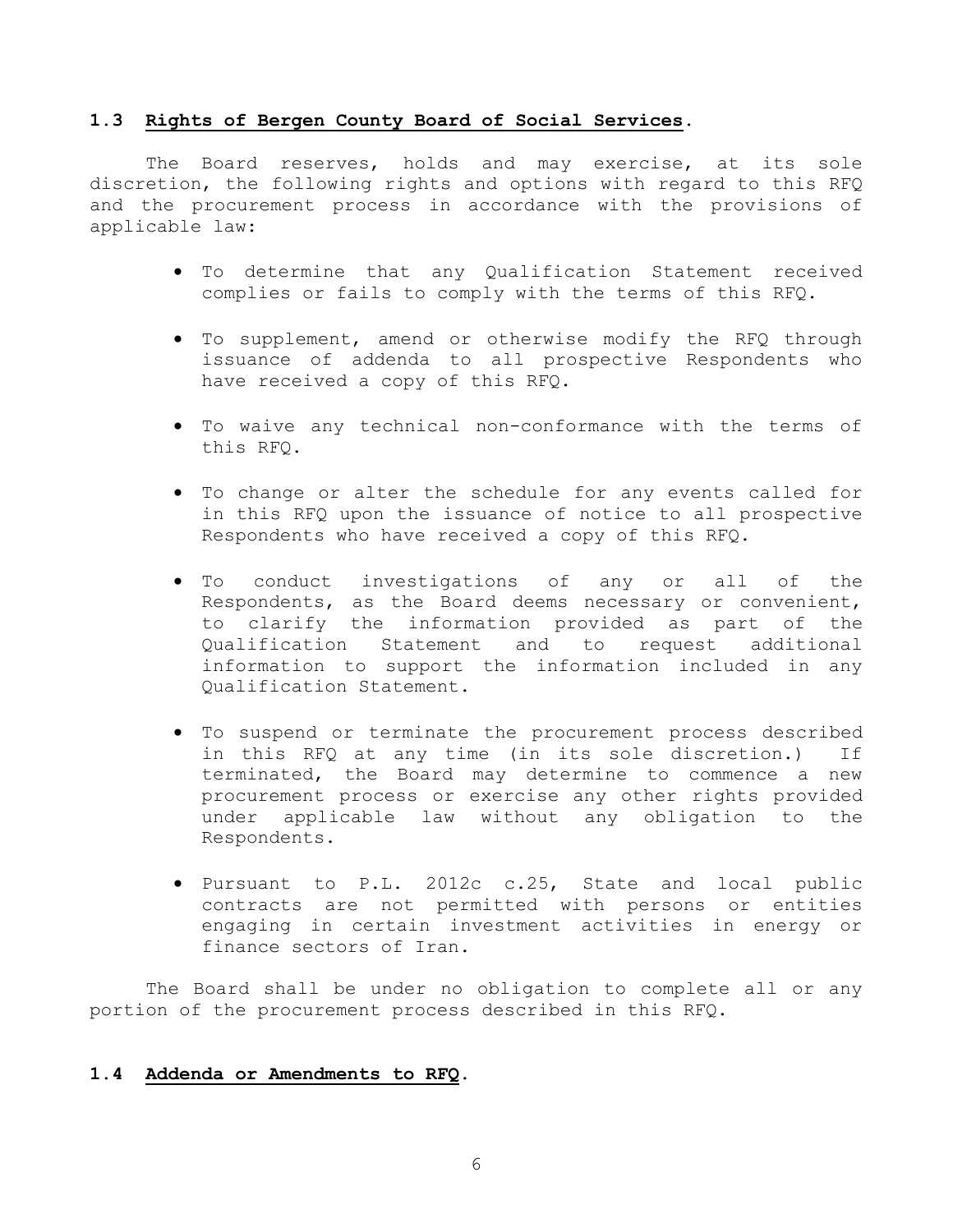During the period provided for the preparation of responses to the RFQ, the Board may issue addenda, amendments or answers to written inquiries. Those addenda will be noticed by the Board and will constitute a part of the RFQ. All responses to the RFQ shall be prepared with full consideration of the addenda issued prior to the RFQ submission date.

## **1.5 Cost of Preparation.**

Each Qualification Statement and all information required to be submitted pursuant to the RFQ shall be prepared at the sole cost and expense of the Respondent. There shall be no claims whatsoever against the Board, its staff or consultants for reimbursement for the payment of costs or expenses incurred in the preparation of the Qualification Statement or other information required by the RFQ.

#### **1.6 Proposal Format.**

Responses should cover all information requested in this RFQ. Responses which in the judgment of the Bergen County Board of Social Services fail to meet the requirement of the RFQ or which are in any way conditional, incomplete, obscure, contain additions or deletions from requested information, or contain errors, may be rejected.

## **SECTION 2 COSTS**

**2.1** Costs should be outlined for all usual and customary fees' including hourly rates, inclusive fees and so on. Respondent's proposal for services shall include an annual cost as well as a cost not to exceed \$60,000.00. The Bergen County Board of Social Services does not pay for travel time and expenses, invoices showing these items will not be paid.

**2.2** The Bergen County Board of Social Services typically caps the hourly rates at \$150.00 per hour however, special litigation needs and projects will be evaluated on a case by case basis.

# **SECTION 3 SUBMISSION REQUIREMENTS**

## **Section 3.1 General Requirements.**

The Qualification Statement submitted by the Respondent must meet or exceed the professional, administrative and financial qualifications set forth in this Section 3 and shall incorporate the information requested below.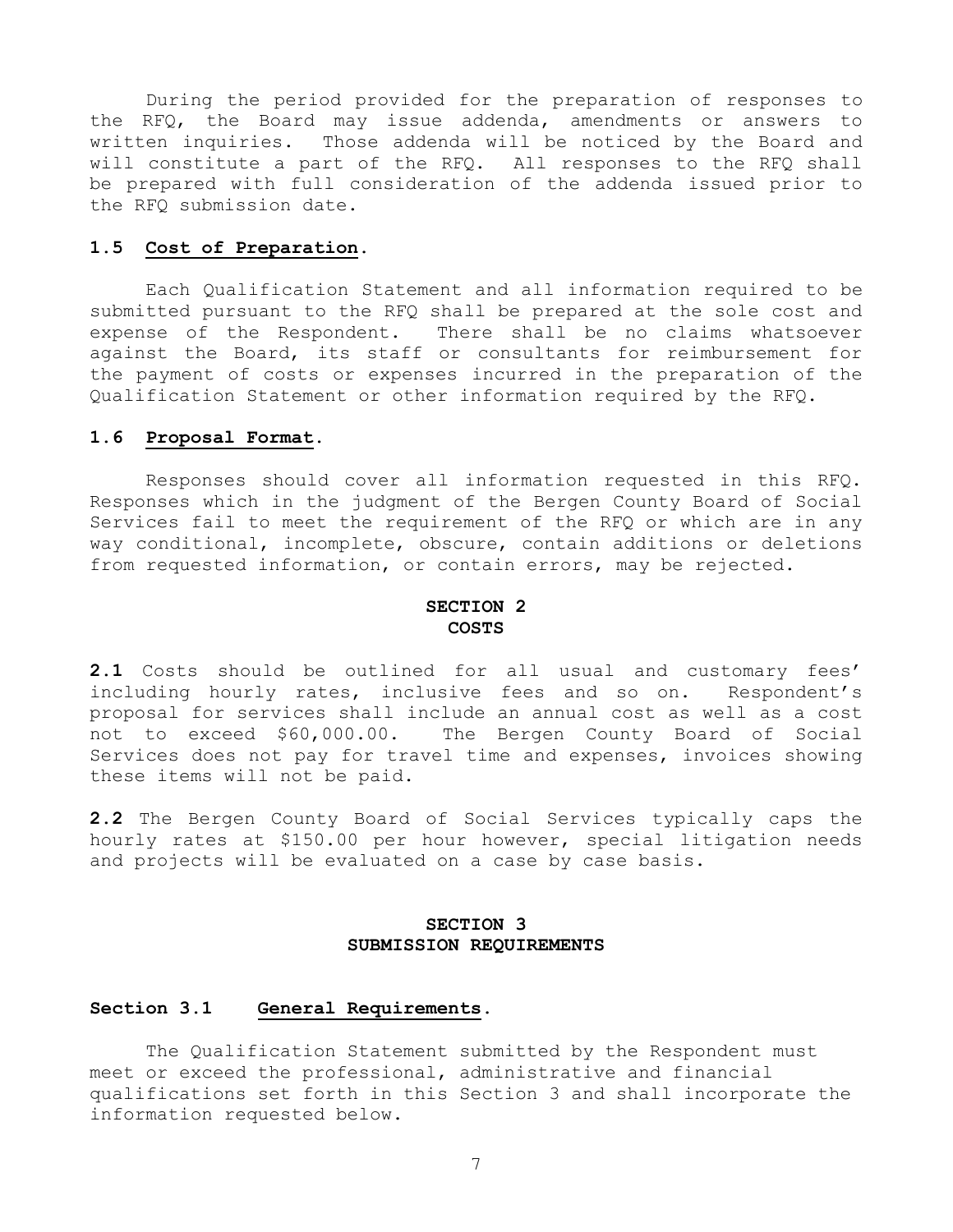In addition to the information required as described below, a Respondent may submit supplemental information that it feels may be useful in evaluating Qualification Statement. Respondents are encouraged to be clear, factual and concise in their presentation of information.

## **Section 3.2 Administrative Information Requirements.**

The Respondent shall, as part of its Qualification Statement, provide the following information:

 1. An executive summary (not to exceed two (2) pages) of the information contained in all the other parts of the Qualification Statement.

2. An executed Letter of Intent (See Appendix A to this RFQ).

3. An executed Certification (See Appendix "B" to this RFQ).

 4. Name, address and telephone number of the firm or firms submitting the Qualification Statement pursuant to this RFQ, and the name of the key contact person.

 5. A description of the business organization (i.e., corporation, partnership, joint venture, etc.) of each firm, its ownership and its organizational structure.

- (a) Provide the names and business addresses of all Principals of the firm or firms submitting the Qualification Statement. For purposes of this FRQ, "Principals" means persons possessing an ownership interest in the Respondent. If the Respondent is a corporation, "Principals" shall include each investor who would have any amount of operational control over the Respondent and every stockholder having an ownership interest of 10% or more in the firm.
- (b) If a firm is a partially owned or a fully-owned subsidiary of another firm, identify the parent company and describe the nature and extent of the parents' approval rights over the activities of the firm submitting a Qualification Statement. Describe the approval process.
- (c) If the Respondent is a partnership or a joint venture or similar organization, provide comparable information as required in (a) and (b) above for each member of the partnership, joint venture or similar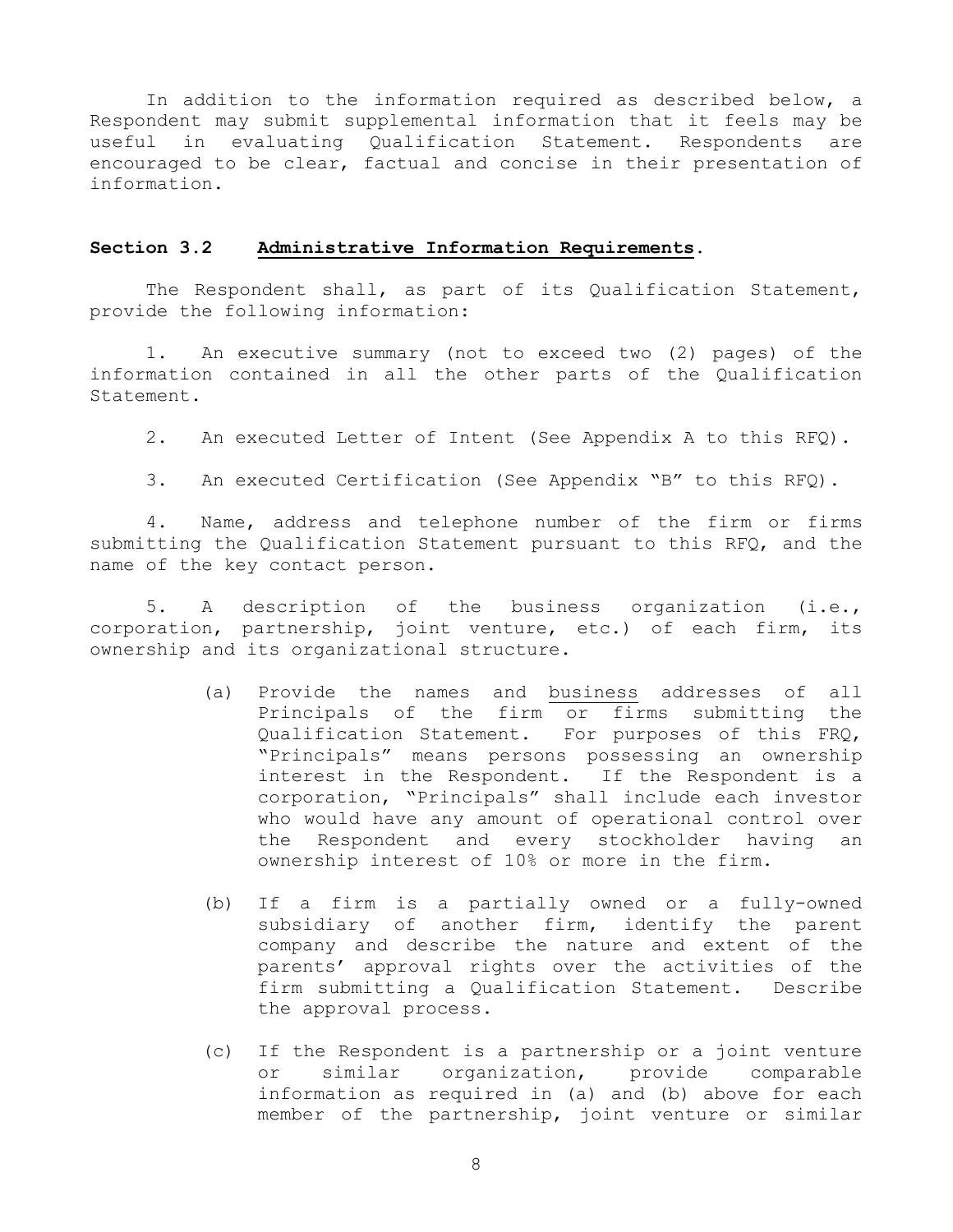organization together with a copy of the redacted joint venture agreement.

- (d) A statement that the Respondent has complied with all applicable affirmative action (or similar) requirements with respect to its business activities, together with evidence of such compliance.
	- (e) Respondents are required to provide an Employee Information Report demonstrating compliance with the affirmative action requirements set forth at P.L. 1975, c. 127.

 6. The number of years Respondent has been in business under the present name.

 7. The number of years the business organization has been under the current management personnel.

 8. Any judgments within the last three years in which Respondent has been adjudicated liable for professional malpractice. If yes, please explain.

 9. Whether the business organization is now or has been involved in any bankruptcy or re-organization proceedings in the last ten (10) years. If yes, please explain.

 10. Confirm appropriate federal and state licenses to perform activities.

 11. A copy of Respondent's State of New Jersey Business Registration Certificate (pursuant to **N.J.S.A. 54A:7-1.2**), a Stockholder Disclosure Certificate, Employee Information Report (demonstrating compliance with the affirmative action requirements set forth at P.L. 1975, c. 127) and any other requirements set forth herein.

 12. REQUIRED AFFIRMATIVE ACTION EVIDENCE: The Provisions of Chapter 127, Public Laws of 1975, (N.J.A.C. 17-27) are applicable to this contract. All successful vendors must submit within seven (7) days of the notice of intent to award or the signing of the contract, one of the following:

a. A photocopy of their Federal Letter of Affirmative Action Plan Approval.

b. A photocopy of their Certificate of Employee Information Report or

c. A completed Affirmative Action Employee Information Report (AA302).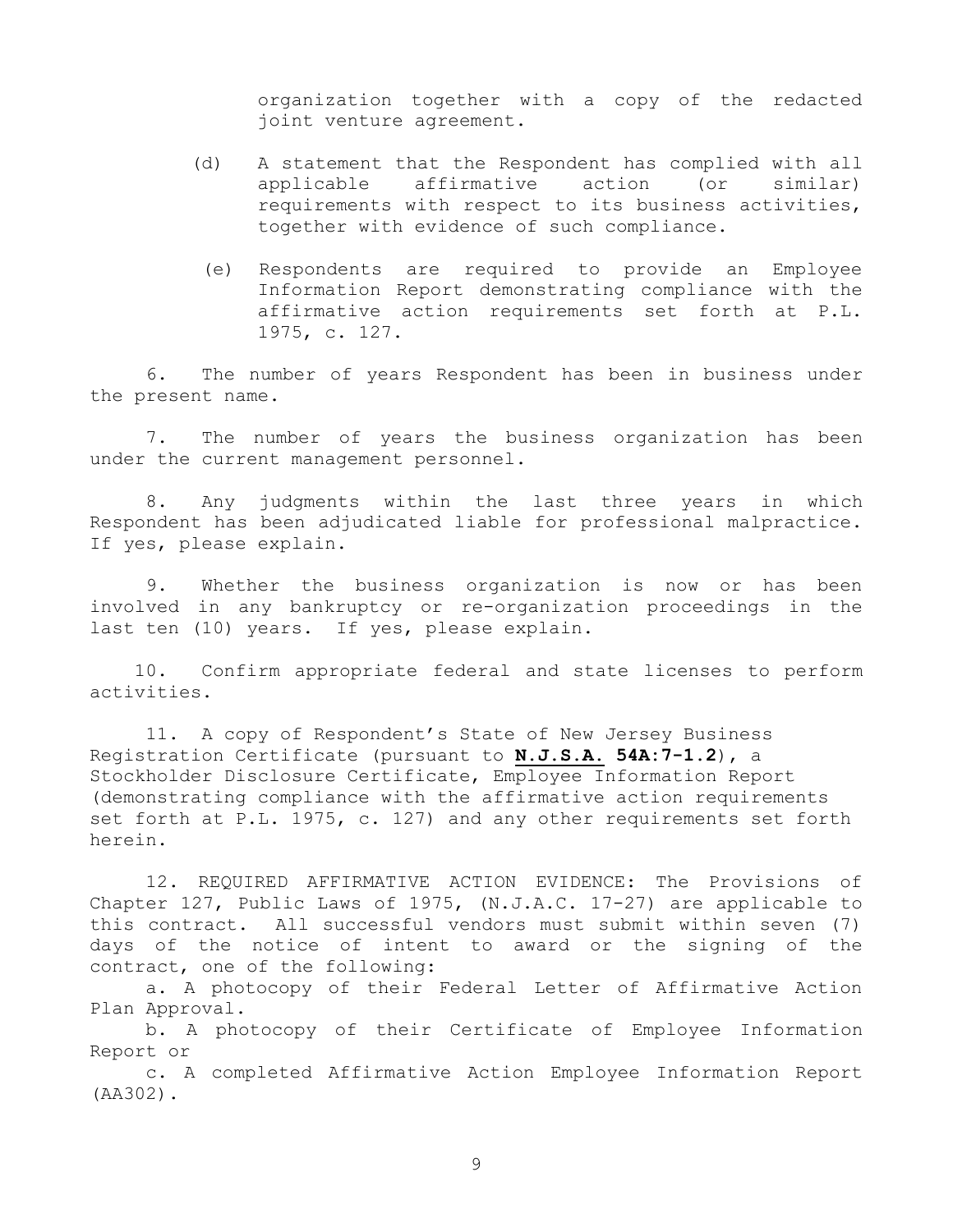13. IMPORTANT – a listing of Respondent's hourly rates and charges for all services to be provided which shall include an annual cost as well as a cost not to exceed \$60,000.00.

14. A detailed profile of the Individual or Firm and number of staff by role, if applicable.

15. Three (3) client references from each Individual or Firm.

 16. A completed State of New Jersey Disclosure of Investment Activities (App. C to this RFQ).

## **Section 3.3 Professional Information Requirements.**

1. Respondent shall submit a description of its overall experience in providing the type of services sought in the RFQ. At a minimum, the following information on past experience should be included as appropriate to the RFQ:

a. Description and scope of work by Respondent

b. Name, address and contact information of at least three references

c. Explanation of perceived relevance of the experience to the RFQ

 d. Describe the services that Respondent would perform directly.

2. Describe those portions of the Respondent's services, if any, that are sub-contracted out. Identify all subcontractors the Respondent anticipates using in connection with this project.

3. Does the Respondent normally employ union or non-union employees?

4. Resumes of key employees.

5. A narrative statement of the Respondent's understanding of the Board's needs and goals to be accomplished by the appointment or contract for which this RFQ is made.

6. List all immediate relatives of Principal(s) of Respondent who are employees or elected officials of the Board or the County of Bergen. For purposes of the above, "immediate relative" means a spouse, parent, stepparent, brother, sister, child, stepchild, direct-line aunt or uncle, grandparent, grandchild, and in-laws by reason of relation.

## **Section 3.4 Other Terms and Conditions**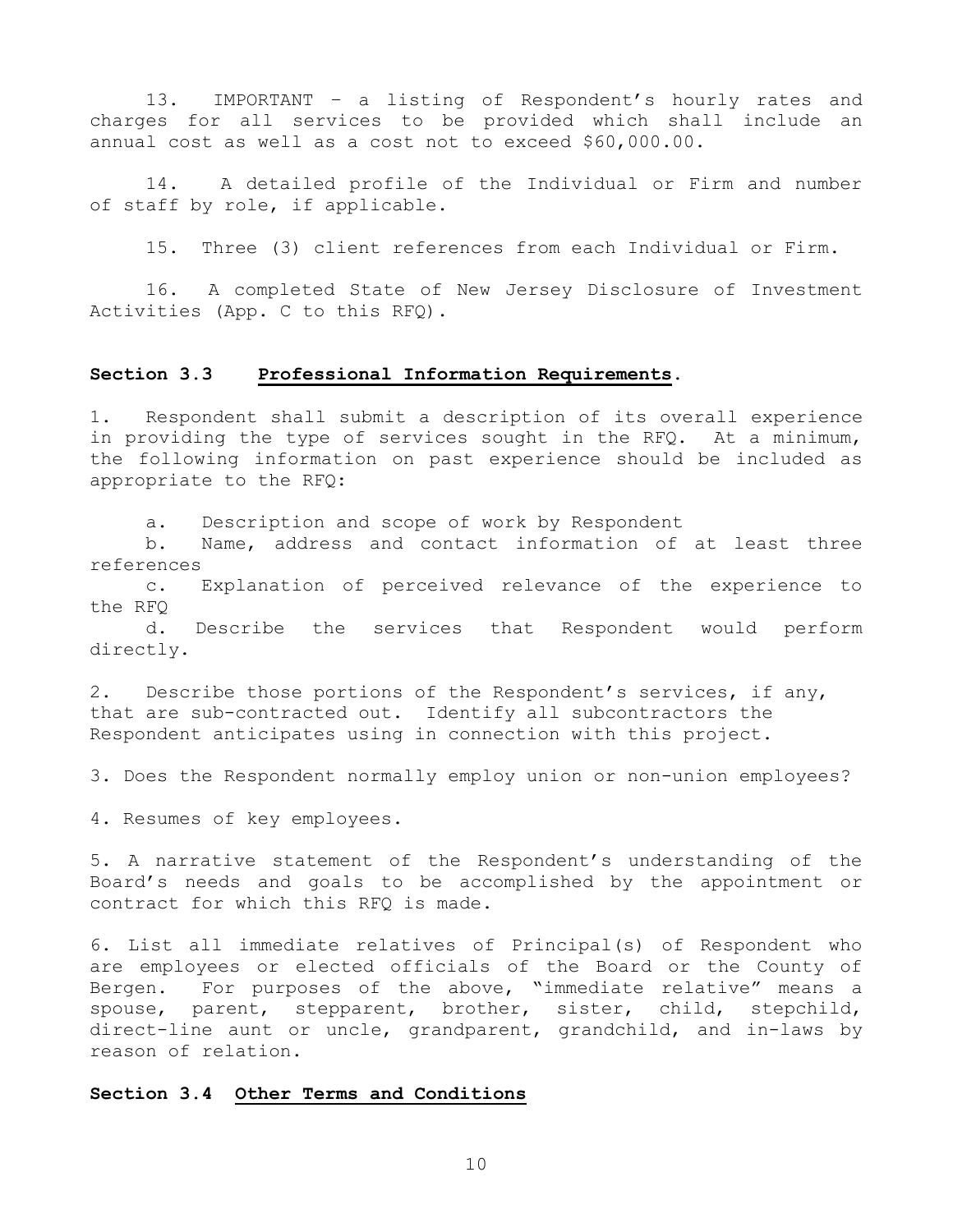**A.Non-Discrimination**: There shall be no discrimination against any employee engaged in the work required to produce the commodities covered by any contract resulting from this bid, or against any applicant to such employment because of race, religion, sex, national origin, creed, color, ancestry, age, marital status, affectional or sexual orientation, familial status, liability for service in the Armed Forces of the United States or nationality. This provision shall include, but not be limited to the following: employment upgrading, demotion, transfer, recruitment or recruitment advertising, layoff or termination, rates of pay or other forms of compensation, and selection for training, including apprenticeship. The contractor shall insert a similar provision in all subcontracts for services to be covered by any contract resulting from this bid.

## **B. Statement of Corporate Ownership**.

In accordance with N.J.S.A.52:25-24.2, no corporation, partnership, limited partnership, limited liability corporation, limited liability partnership, Subchapter S corporation or sole proprietorship, shall be awarded a contract, unless prior to the receipt of the bid or accompanying the bid of the corporation, partnership, limited partnership, limited liability corporation, limited liability partnership, subchapter S corporation or sole proprietorship, there is submitted to the Board a statement setting forth the names and addresses of all stockholders who own 10% or more of the stock, of any class or of all individual partners who own a 10% or greater interest in the corporation, partnership, limited partnership, limited liability corporation, limited liability partnership, Subchapter S corporation or sole proprietorship. If one or more such stockholder or partner is itself a corporation or partnership, the stockholders holding 10% or more of that corporation's stock, or the individual partners owning 10% or greater interest in that partnership, as the case may be, shall also be listed. The disclosure shall be continued until names and addresses of every non-corporate stockholder and individual partner, exceeding the 10% ownership criteria established in this act has been listed. This form shall be signed and submitted with the bid/proposal whether or not a stockholder or partner owns less than 10% of the business submitting the bid. Failure to comply requires mandatory rejection of the bid/proposal.

## **C. Ownership of Material**

a.The owner shall retain all of its rights and interest in any and all documents and property both hard copy and digital furnished by the owner to the contractor for the purpose of assisting the contractor in the performance of this contract. All such items shall be returned immediately to the owner at the expiration or termination of the contract or completion of any related services, pursuant thereto, whichever comes first. None of the documents and/or property shall, without the written consent of the owner, be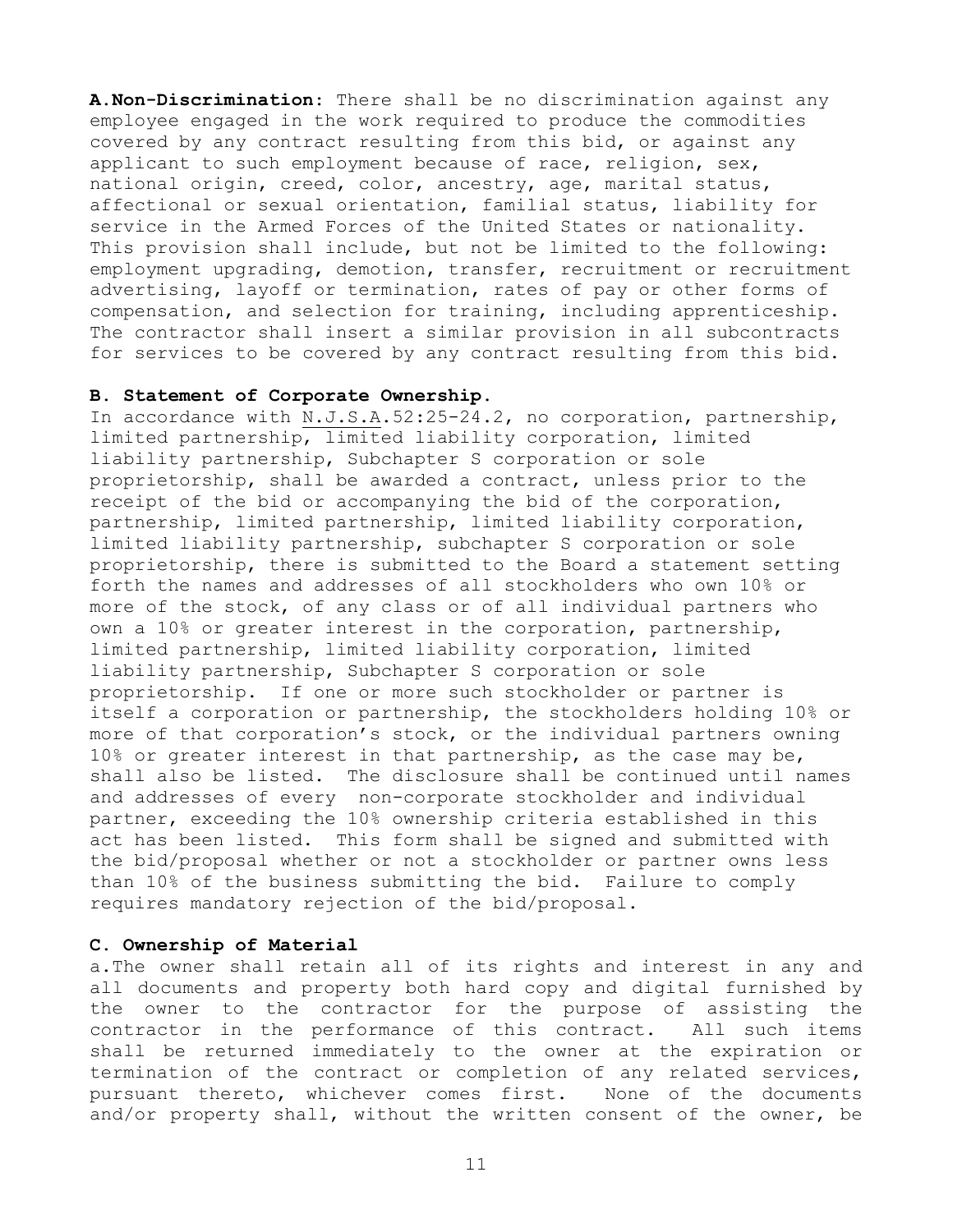disclosed to others or used by the contractor or permitted by the contractor to be used by their parties at any time except in the performance of the resulting contract.

b. Ownership of all data, materials and documentation originated and prepared for the owner pursuant to this contract shall belong exclusively to the owner. All data, reports, computerized information, programs and materials related to this project shall be delivered to and become the property of the owner upon competition of the project. The contactor shall not have the right to use, sell, or disclose the total of the interim or final work products, or make available to third parties, without the prior written consent of the owner. All information supplied to the owner may be required to be supplied on CD-ROM or other media compatible with the owner's computer operating system, windows based, Microsoft Office Suite 2000.

## **D. HIPPA (If Applicable)**

a. Both parties agree to comply with all requirements of the Federal Health Insurance Portability and Accountability Act of 1996 ("HIPPA") as may be amended from time to time, and the corresponding HIPPA regulations for the confidentiality and security of medical information.

b. The Contractor shall:

 i. not use or disclose protected health information other than as permitted or required by law.

 ii. use appropriate safeguards to protect the confidentiality of the information.

iii. report any use or disclosure not permitted.

c. The Contractor, by execution of the contact, shall thereby indemnify and hold the Board harmless from any and all liabilities, claims, actions, costs and penalties which may be insured as a result of the failure of the contractor to comply with the requirements of the Health Insurance Portability and Accountability Act (HIPPA)or any other statute or case law protecting the privacy of persons using its services.

## **SECTION 4 SCOPE OF SERVICES**

 Firms and/or persons responding to this RFQ shall be able to demonstrate that they will have the continuing capabilities to perform the services set forth below:

# Board of Social Services- Description of Scope of Services

1. General Counsel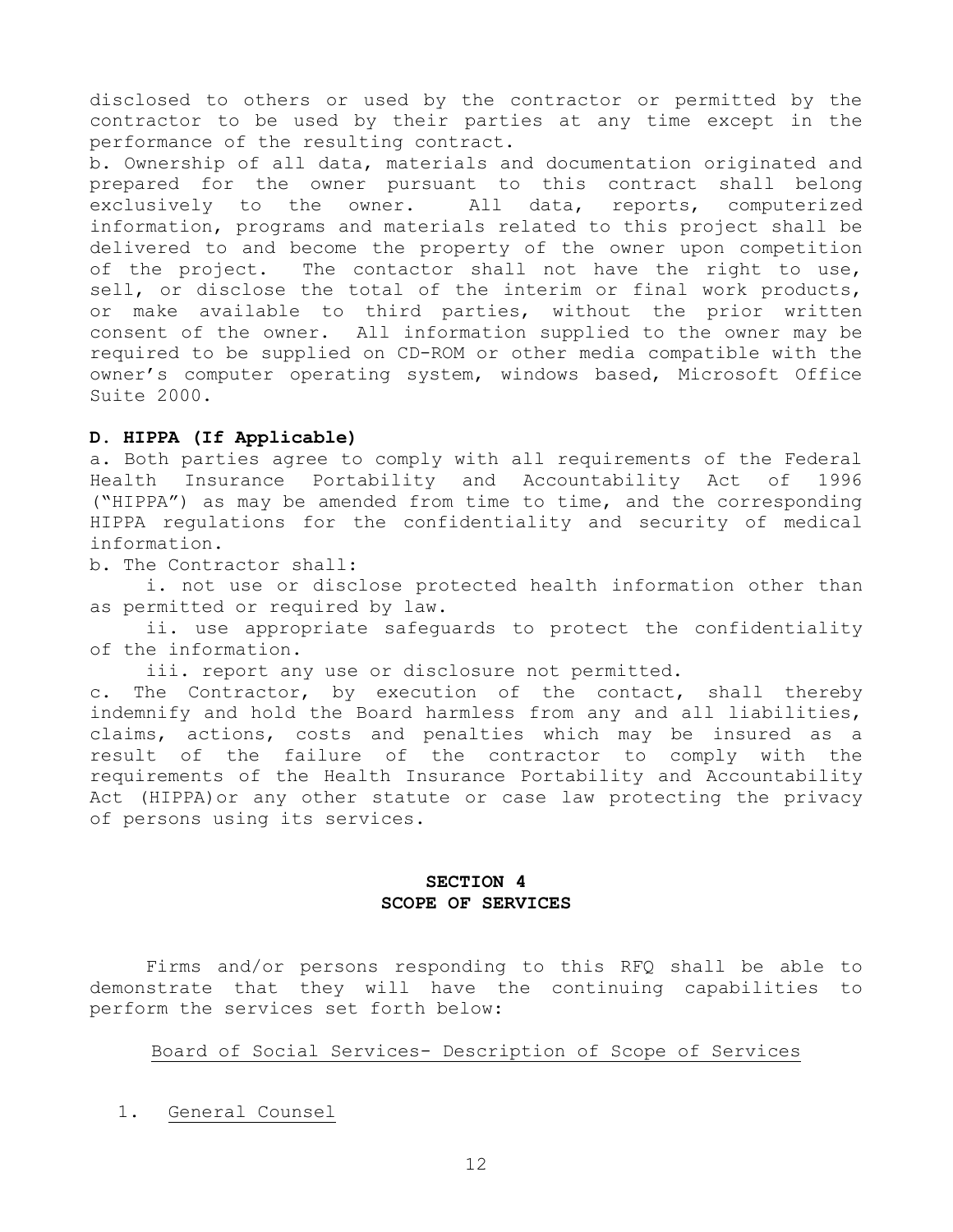Respondent must have significant experience representing New Jersey governmental entities as General Counsel and must have prior representation of County Boards in the past. The successful Respondent will be expected to provide to the Board, its Director and Staff, legal advice and services, including but not limited to: performing legal research and providing advisory opinions as needed; representing the Board in federal and state courts and administrative forums; reviewing, and or preparing resolutions; attending meetings of the Board, Director and Staff, and acting as head of the Legal Department. In addition, General Counsel's office is expected to handle day to day legal proceedings as they arise. The General Counsel must have experience in employment and personnel matters.

## 2. Labor Counsel

 The successful Respondent must have significant experience representing New Jersey governmental entities as Labor Counsel and must have prior representation of County Boards in the past. The successful Respondent will be expected to provide to the Board and General Counsel legal advice and services, in connection with employment matters, including but not limited to: performing legal research and providing advisory opinions; attending meetings of the Board and/or employees upon request; preparing collective bargaining agreements and/or contracts or other legal documents; conducting programs on specific legal issues for the Board and/or employees upon request, and any other matters as directed by the Board. Labor Counsel shall be part-time and report to the General Counsel.

# 3. Insurance Consultant

 Respondent will provide insurance consulting services to the Board including, but not necessarily limited to: assisting the Board in identifying its insurable exposures and recommending professional methods to reduce, assume or transfer the risk or loss; assisting the Board in understanding and selecting the various coverages available; reviewing with the Board any additional coverages that the Respondent feels should be carried but are not available; assisting the Board in the preparation of any application, statements of values, or similar documents requested; reviewing the Board's assessment and assisting the Board in the preparation if its annual insurance budget; reviewing the loss and engineering reports and generally assisting the Board in its loss containment objectives; assisting where needed in the settlement of claims made; and any other services relating to insurance consulting that may be required by the Board.

# 4. Auditor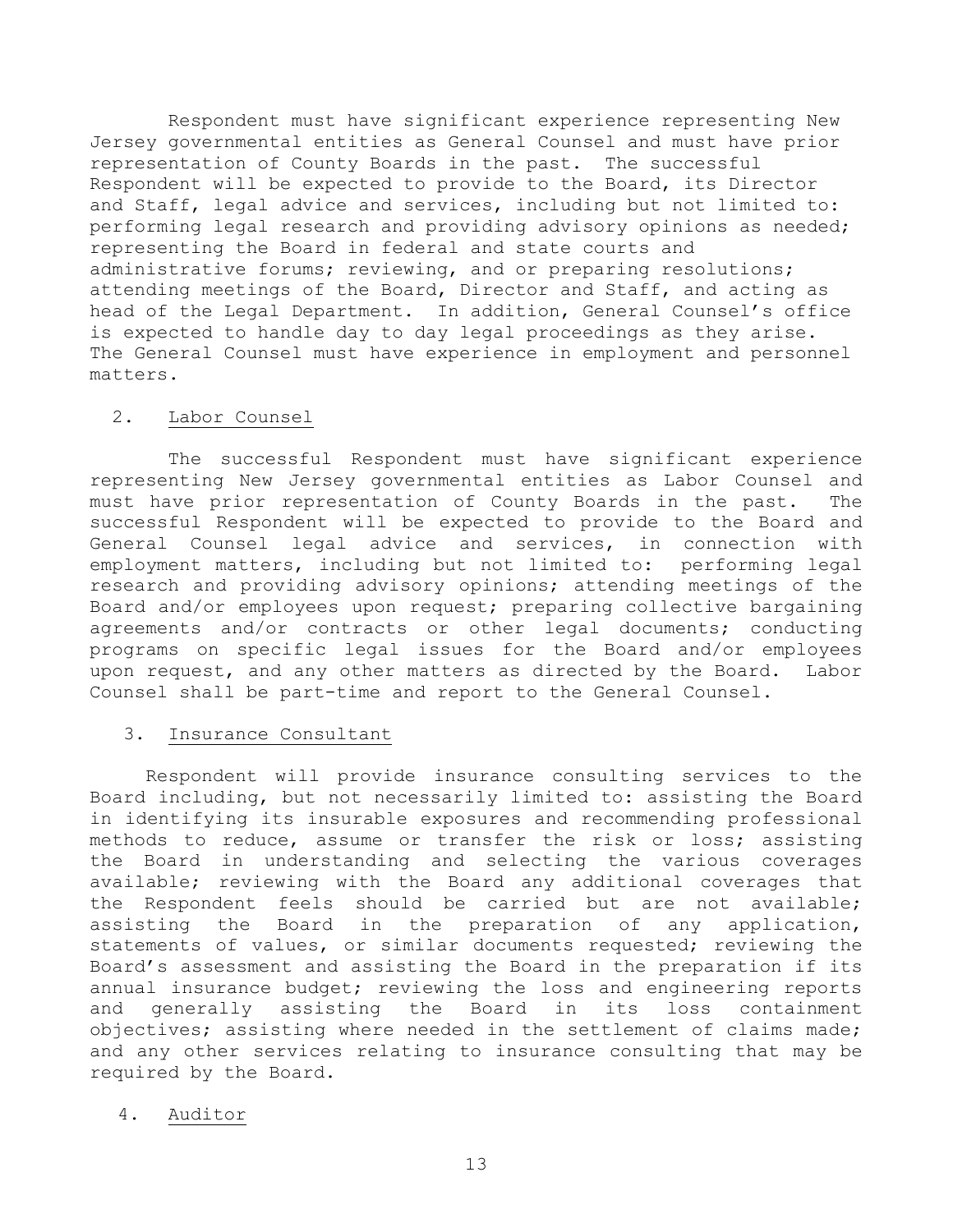The successful Respondent must have significant experience representing New Jersey governmental entities as a financial auditor. The successful Respondent will be expected to review and audit the Board's un-audited financial statements, an annual budget, annual and supplemental debt statements and other financial/accounting services, including but not limited to, the development of accounting policies and procedures and review and evaluation.

 Respondent must have significant experience in public sector auditing. Further, the Respondent shall be licensed as a Certified Public Accountant. The successful Respondent will provide the Board with consulting services related, but not necessarily limited to: assisting in the preparation of the budget; making routine investigations, examinations, and audits of books and financial records and preparing reports thereof; making inspections of varied financial transactions and records to ensure that concerned regulations and accounting procedures are observed; auditing expense invoices and preparing audits and reports of costs and other financial summaries and statements; preparing detailed reports of audits containing findings, conclusions, and recommendations; maintaining essential auditing records and files; and any other thing necessary and proper for completion of the duties of the Board Auditor as director by the Board. Additionally, the Auditor shall complete and prepare the audit report for calendar year 2020. The Auditor shall report directly to the Chairperson and the Director of the Board of Social Services.

# **SECTION 5 INSTRUCTIONS TO RESPONDENTS**

Qualification Statements must be submitted to and be received by the Bergen County Board of Social Services' Designated Contact Person, via mail by 11:00 A.M. prevailing time as set forth on Page One. Qualification Statements forwarded by facsimile or e-mail will not be accepted. Qualification Statements received after this time will not be considered. The Board will not bear responsibility for delays in delivery for any reason.

## **Board's Designated Contact Person:**

William Connelly, Chairman Bergen County Board of Social Services 218 Route 17 North Rochelle Park, NJ 07662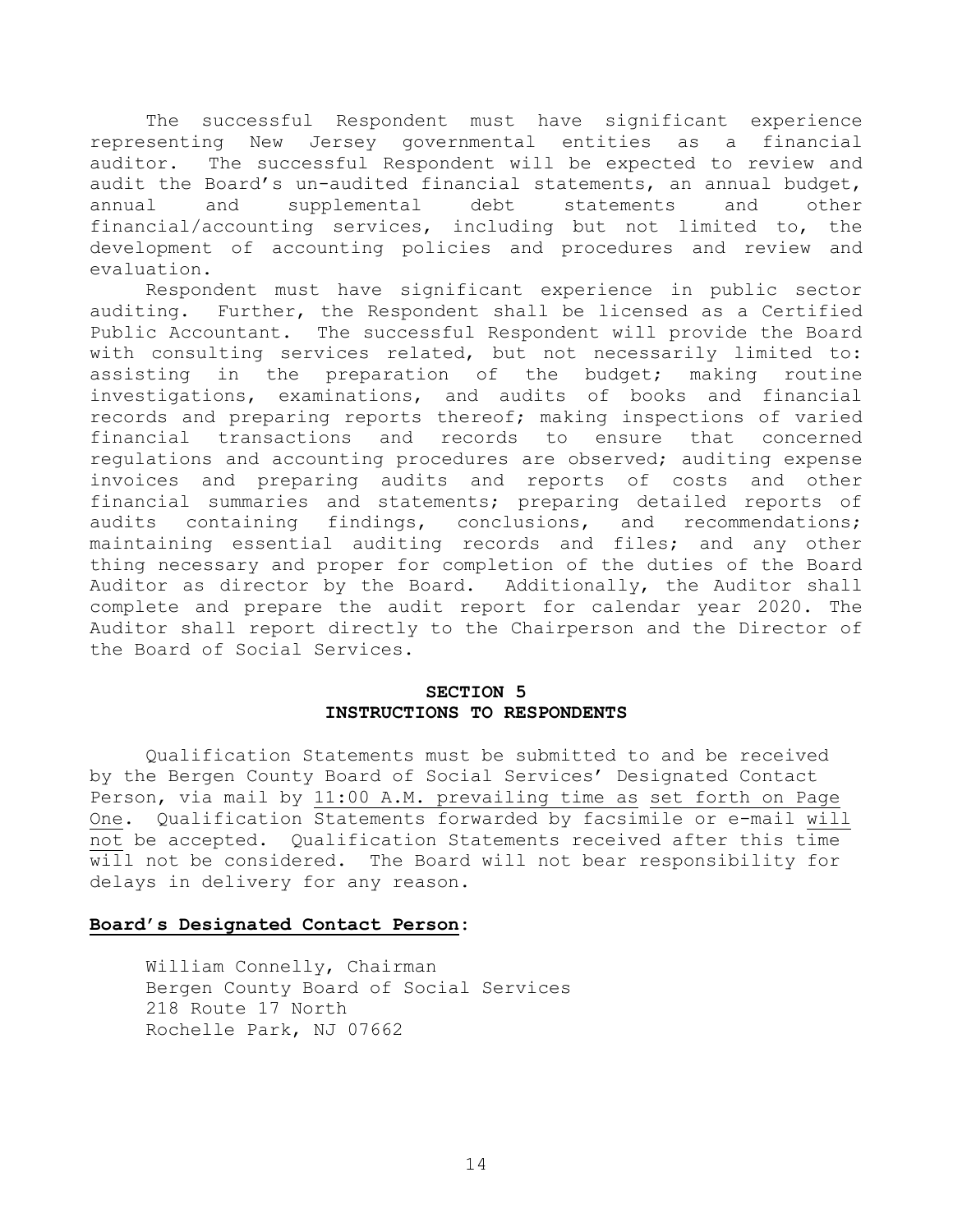Respondents must submit an **original and four (4) copies plus one(1) on a CD or other digital medium**, of the Qualification Statement to the Designated Contact Person.

# **With their Qualification Statement, Respondents must submit a New Jersey Business Registration Certificate and an Ownership Disclosure Certificate (pursuant to N.J.S.A. 40A:11-23.2) the Federal EIN of the entity they are doing business under and any other requirements set forth herein**.

To be responsive, Qualification Statements must provide all requested information, and must be in strict conformance with the instructions set forth herein. Qualification Statements and all related information must be bound, and signed and acknowledged by the Respondent.

# **SECTION 6 EVALUATION CRITERIA**

 The Board's objective in soliciting Qualification Statements to enable it to select a firm or organization (or multiple firms or organizations) that will provide high quality and cost effective services to the citizens of Bergen County. The Board will consider Qualification Statements only from firms or organizations that, in the Board's judgment, have demonstrated the capability and willingness to provide high quality services to the citizens of the County of Bergen in the manner described in this RFQ.

 Request For Qualifications will be evaluated by the Board on the basis of the most advantageous submission, all relevant factors considered. The evaluation will consider:

- 1. Experience and reputation in the field;
- 2. Knowledge of the Board and the subject matter addressed under the contract;
- 3. Availability to accommodate the required meetings of the Board; and
- 4. Other factors demonstrated to be in the best interest of the Board.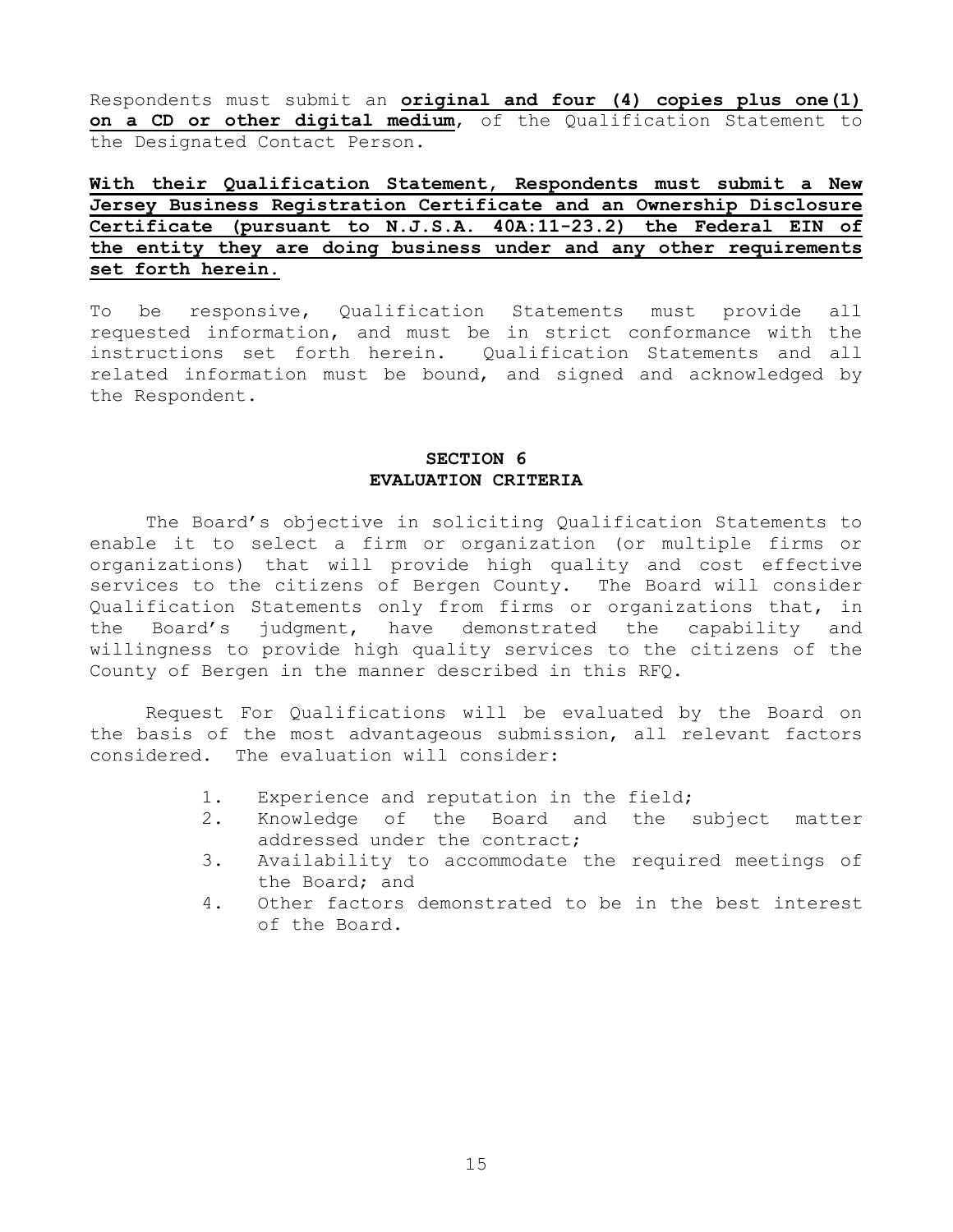## **APPENDIX A LETTER OF INTENT**

**(Note: To be typed on Respondent's Letterhead. No Modifications may be made to this letter)** 

Respondent's Federal EIN: **[INSERT DATE]** 

William Connelly, Chairman and Members of the Board Bergen County Board of Social Services 218 Route 17 North Rochelle Park, NJ 07662

Re: (Insert Title of RFQ and Position Sought)

Dear Chairman Connelly and Members of the Board:

 The undersigned, as Respondent, has submitted the attached Qualification Statement in response to a Request for Qualifications (RFQ), issued by the Bergen County Board of Social Services (the "Board"), dated December 15, 2021, in connection with the Board's need for (**INSERT POSITION**).

(Name of Respondent) HEREBY STATES:

 1. The Qualification Statement contains accurate, factual and complete information. We affirm that the contents of our Qualification Statement (which Qualification Statement is incorporated herein by reference) are accurate, factual and complete to the best of our knowledge and belief and that the Qualification Statement is submitted in good faith upon express understanding that any false statement may result in the disqualification of the undersigned Respondent.

 2. The undersigned Respondent is interested in being invited to respond to the Bergen County Board of Social Services Request For Qualifications (RFQ). It is the intent of Respondent, to complete and submit a Qualification Statement for the provision of the services set forth above and to enter into a contract for said services if selected and awarded a contract by the Bergen County Board of Social Services.

3. The undersigned Respondent agrees (agree) to participate in good faith in the procurement process as described in the RFQ and to adhere to the Board's procurement schedule.

 4. The undersigned Respondent agrees (agree) that all costs incurred by it (them) in connection with the preparation and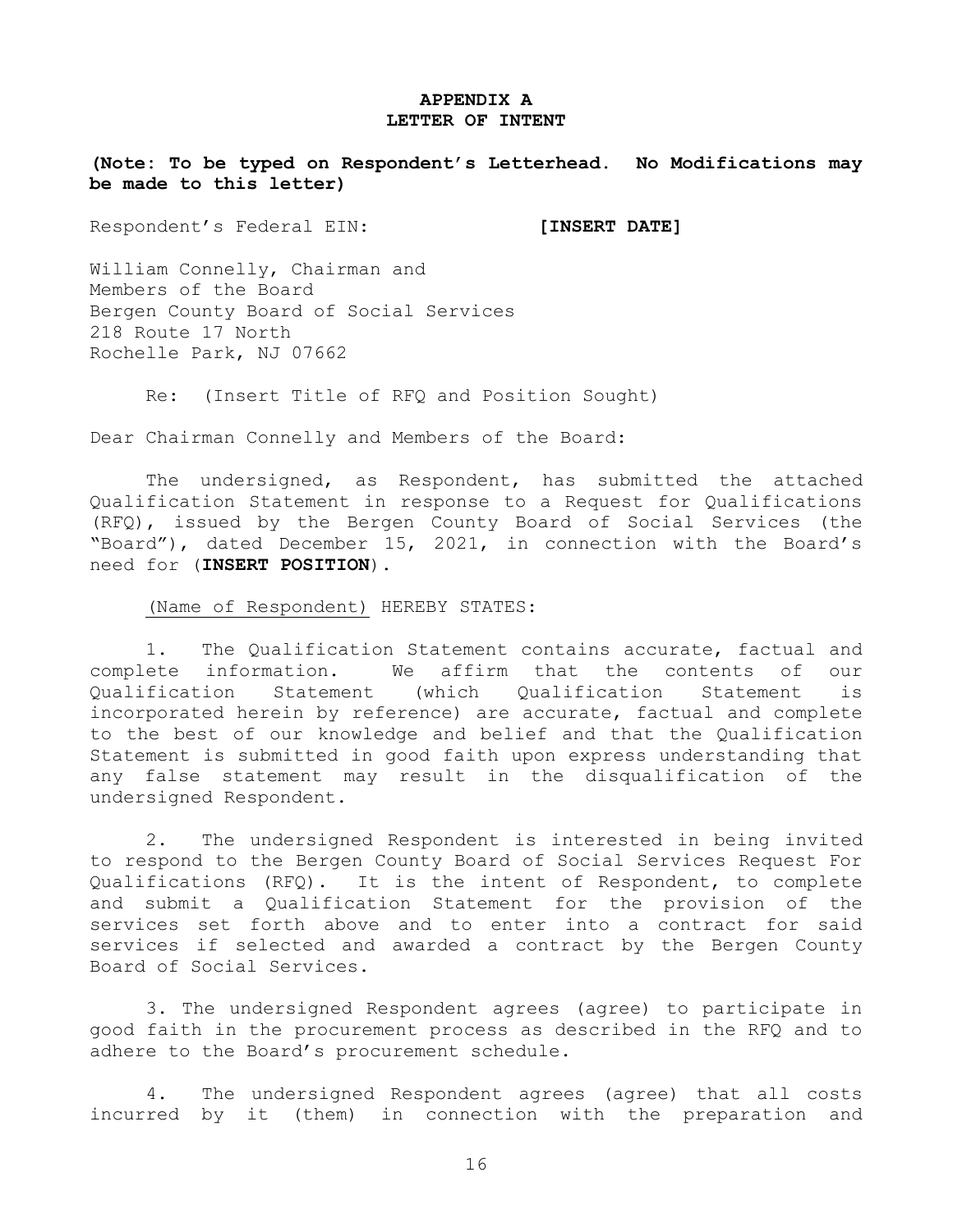submission of the Qualification Statement and any proposal prepared and submitted in response to the RFQ, or any negotiation which results therefrom shall be borne exclusively by the Respondent.

 5. The undersigned Respondent hereby declares (declare) that the only persons participating in this Qualification Statement as Principals are named herein and that no person other than those herein mentioned has any participation in this Qualification Statement or in any contract to be entered into with respect thereto. Additional persons may subsequently be included as participating Principals, but only if acceptable to the Board. The undersigned Respondent further declares that this Qualification Statement is made without connection with any other person, firm or parties who has submitted a Qualification Statement, except as expressly set forth below and that it has been prepared and has been submitted in good faith and without collusion or fraud.

 6. The undersigned Respondent acknowledges and agrees that the Board may modify, amend, suspend and/or terminate the procurement process (in its sole judgment). In any case, the Board shall have any liability to the Respondent for any costs incurred by the Respondent with respect to the procurement activities described in this RFQ.

 7. The undersigned Respondent acknowledges that any contract executed with respect to the provision of the above referenced services must comply with all applicable affirmative action and similar laws. Respondent hereby agrees to take such actions as are required in order to comply with such applicable laws.

 8. The undersigned Respondent acknowledges (acknowledge) and agrees (agree) that it will be obligated to satisfy the requirements of this RFQ at the time of submission of its Qualification Statement. The Respondent hereby states that (as of the date hereof) it has a reasonable expectation that it will be able to satisfy such criteria and requirements as of the date of its submittal.

(Respondent shall sign and complete the space provided below. If a joint venture, appropriate officers of each company shall sign.)

## (Signature of Chief Executive Officer

(Typed Name and Title)

Dated: Typed Name of Firm)\*

<sup>\*</sup>If a joint venture, partnership or other formal organization is submitting a Qualification Statement, each participant shall execute this Letter of Intent.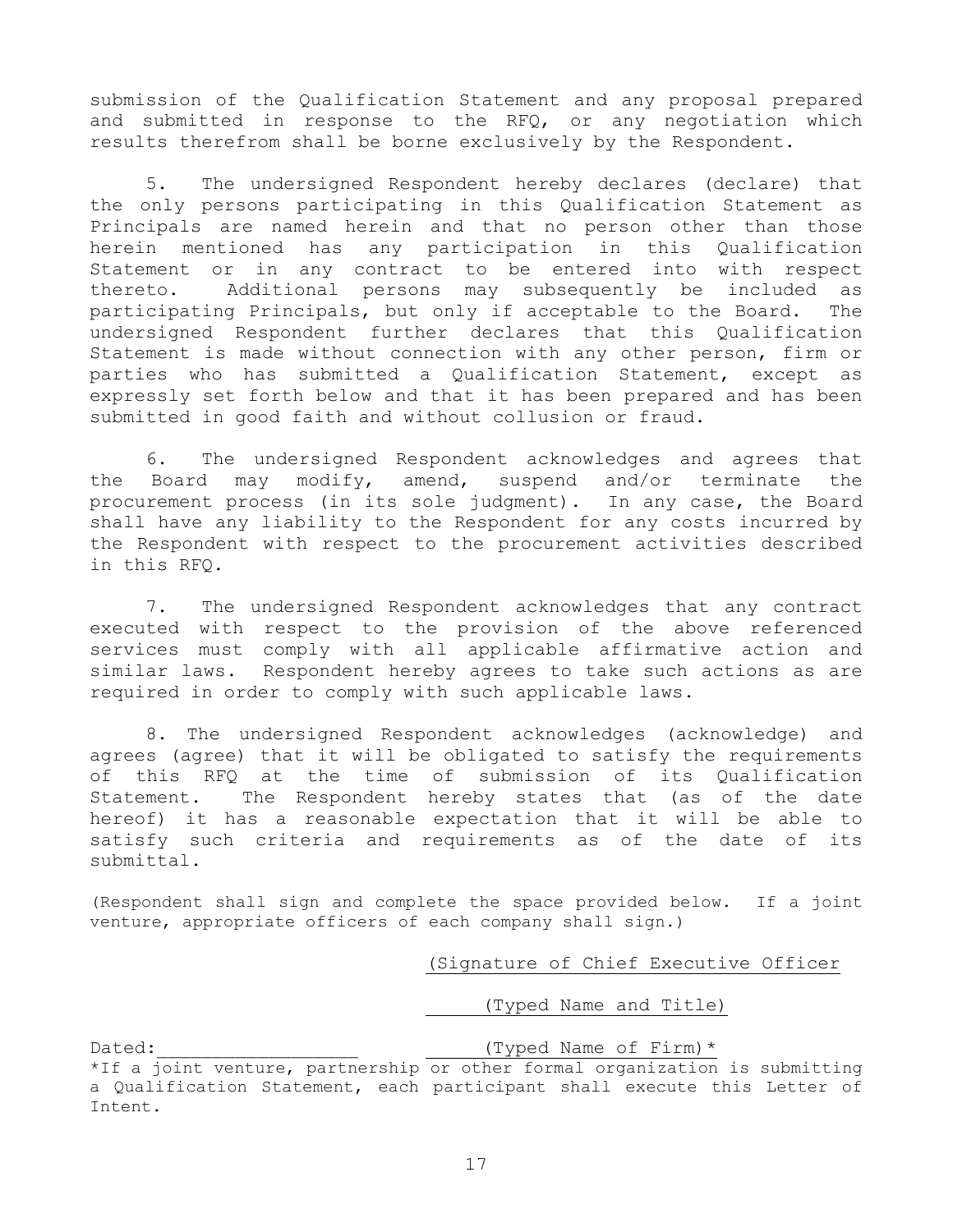#### **EXHIBIT B**

### **CERTIFICATIONS**

In addition to responding to the foregoing items, the undersigned Respondent certifies that:

A.The firm's participation in the matters contemplated by the RFQ will not create any conflict of interest for the firm or any of its officers or employees.

B. The firm is an equal opportunity employer and does not discriminate against applicants or employees on the basis of race, color, religion, sex, age, disability, national origin, or ancestry.

C. The firm is not currently in violation of or under any investigations or review for a violation of any state or federal law or regulation that might have a material adverse impact on the firm's ability to serve if selected.

D. The firm understands and agrees that during the time it is a member of the group of qualified firms, it will not be eligible to serve as financial advisor to the Bergen County Board of Social Services, and that it does not and will not during that time have a financial interest in any firm providing financial advisory services to the Bergen County Board of Social Services.

| Firm:  |  |
|--------|--|
| By:    |  |
| Name:  |  |
| Title: |  |

Date: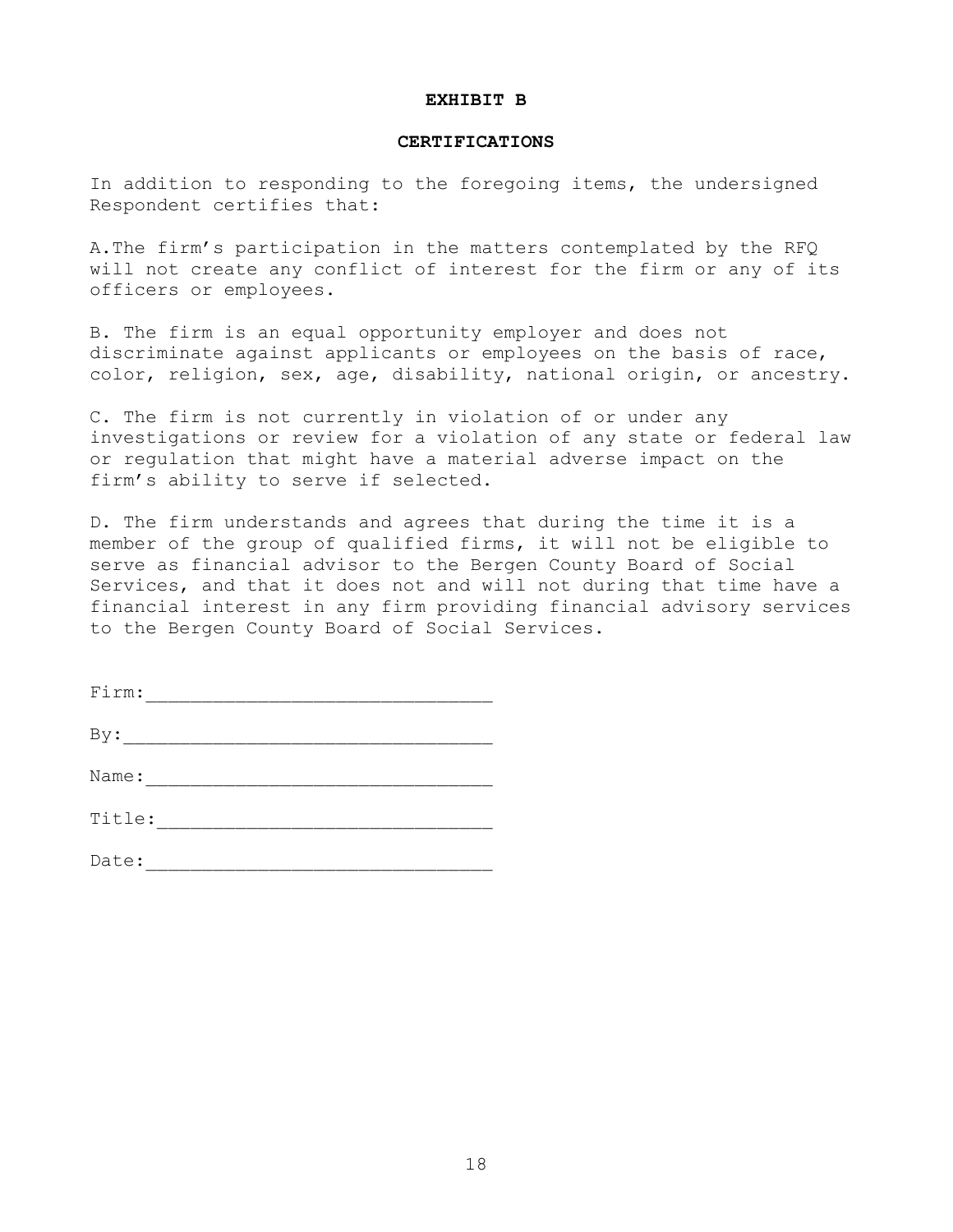## **APPENDIX C**

## **DISCLOSURE OF INVESTMENTS ACTIVITIES IN IRAN**

**BID/RFP/Solicitation: Bid/Offeror:** 

## **Part 1: Certification**

BIDDERS ARE TO COMPLETE PART 1 BY CHECKING **EITHER BOX** Pursuant to Public Law 2012, c. 25, any person or entity that submits a bid or proposal or otherwise proposes to enter into or renew a contract, must complete the certification below to attest, under penalty of perjury, that neither person or entity, nor any of its parents, subsidiaries, or affiliates, is identified on the Department of Treasury's Chapter 25 list as a person or entity engaging in investment activities in Iran. The Chapter 25 list is found on the Division's website at

http://www.state.nj.us/treasury/purchase/pdf/Chapter25List.pdf. Bidders must review this list prior to completing the below certification. Failure to complete the certification will render a bidder's proposal non-responsive. If the Director finds a person or entity to be in violation of law, s/he shall take action as may be appropriate and provided by law, rule or contract, including but not limited to, imposing sanctions, seeking compliance, recovering damages, declaring the party in default and seeking debarment or suspension of the party.

PLEASE CHECK THE APPROPRIATE BOX:

| I certify, pursuant to Public Law 2012, c. 25, that neither the bidder listed above nor any of the<br>bidder's parents, subsidiaries, or affiliates is listed on the N.J. Department of Treasury's list of entities<br>determined to be engaged in prohibited activities in Iran pursuant to P.L. 2012, c. 25 ("Chapter 25<br>List"). I further certify that I am the person listed above, or I am an officer or representatives of the<br>entity listed above and am authorized to make this certification on its behalf. I will skip Part 2 and<br>sign and complete the Certification below. |  |
|-------------------------------------------------------------------------------------------------------------------------------------------------------------------------------------------------------------------------------------------------------------------------------------------------------------------------------------------------------------------------------------------------------------------------------------------------------------------------------------------------------------------------------------------------------------------------------------------------|--|
| OR.                                                                                                                                                                                                                                                                                                                                                                                                                                                                                                                                                                                             |  |
| I am unable to certify as above because the bidder and/or one or more of its parents, subsidiaries, or<br>affiliates is listed on the Department's Chapter 25 list. I will provide a detailed, accurate, and precise<br>description of the activities in Part 2, sign, and complete the Certification below.                                                                                                                                                                                                                                                                                    |  |

**Part 2:** PLEASE PROVIDE FURTHER INFORMATION RELATED TO INVESTMENT ACTIVITIES IN IRAN**.** You must provide a detailed, accurate, and precise description of activities of the bidding person/entity, or one of its parents, subsidiaries or affiliates, engaging in the investment activities in Iran on additional sheets provided by you.

**CERTIFICATION:** I, being duly sworn upon my oath, hereby represent and state that the foregoing information and any attachments thereto to the best of my knowledge are true and complete. I attest that I am authorized to execute this certification on behalf of the abovereferenced person or entity. I acknowledge that the State of New Jersey is relying on the information contained herein and thereby